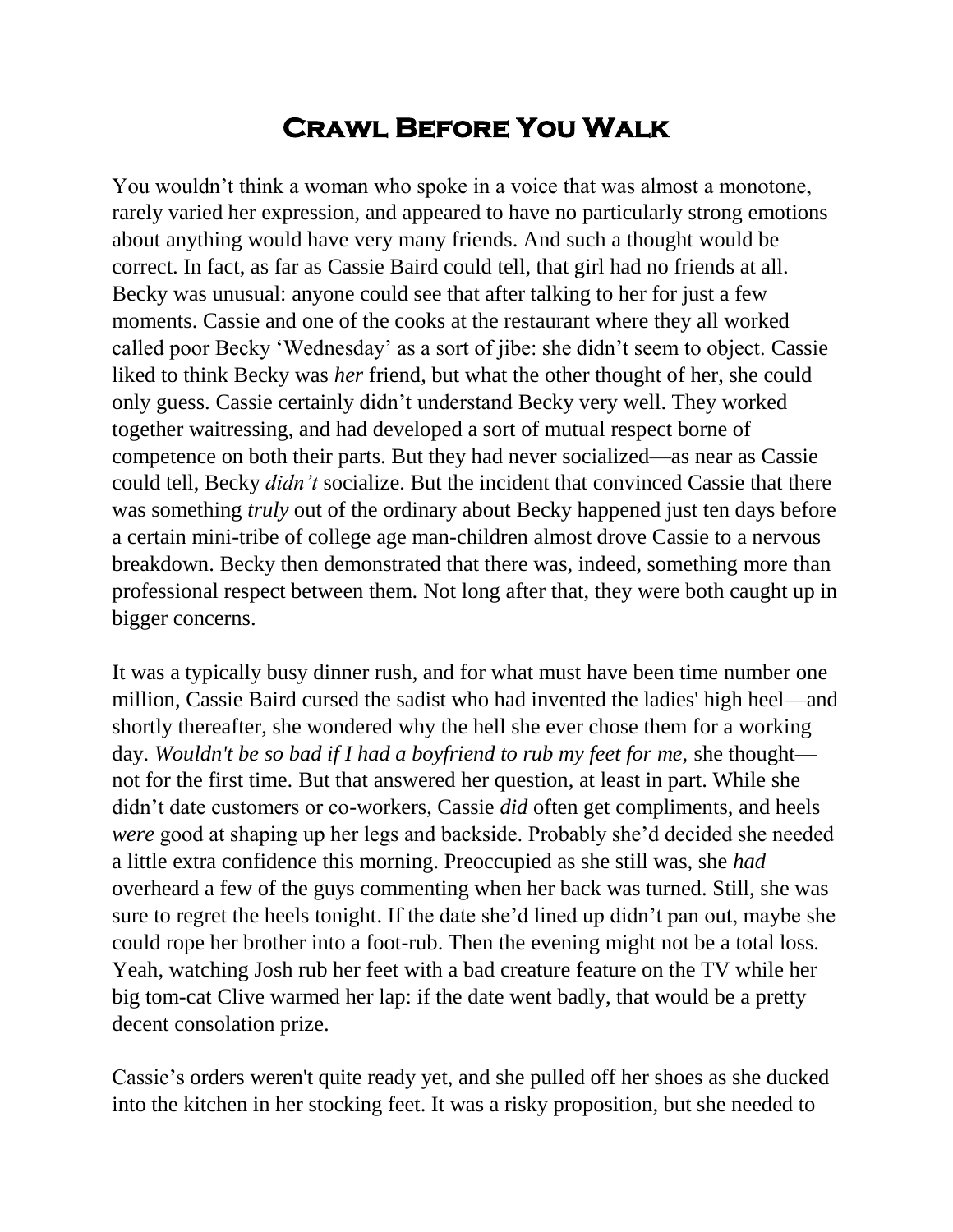get out of those shoes, if only for a minute or two. Besides, Sharleen rarely spilled. Cassie found a spot to the right of the door where she was out of the way and could watch the middle-aged lady who did most of the cooking. "Hidin' from your customers again, Cass?" the frumpy, but good-humored older woman called as she saw Cassie duck inside. "Ain't gonna make many tips that way."

"Yeah, well, they don't give me a headache this way, either," Cassie answered with a grin, crossing her arms to stay out of the way of anybody who might cruise through.

Sharleen chortled at that. "If **all** they give you is a headache, that's lucky. But you know all about wringin' tips out of 'em, honey! That's cash out of their pocket and into yours. Might as well take 'em for what they're worth." Sharleen had been married more than once (Cassie had never managed to find out the exact number), and was renowned for her cheerful cynicism about life in general and men in particular. She reminded Cassie of Brenda, the aunt who had shaped much of her outlook on the dynamic between men and women. Cassie snarked a bit more with Sharleen about the virtues and drawbacks of having a man in one's life—as cynical as she was about them, Cassie preferred to hope that somewhere out there, there was one she might be able to get along with, who perhaps wouldn't look or act like a creep. If she was *really* lucky, she'd met him already: in just a few hours, she had a date—her first in three months. That, she guessed, was the real reason she'd decided on heels this morning.

Two days ago, in line at the grocery store, a man in a plum-colored polo with a carefully-careless looking hairstyle had struck up a conversation with her. The man's easygoing confidence had prompted a positive reaction from her—and the fact that he was nice to look at in her favorite color didn't hurt. He had introduced himself as Terry, and after he'd gotten a laugh or two out of her, he'd asked for a date, and her number. Although she'd deferred on the second, Cassie had agreed to a late dinner after her shift, and she was now wondering whether that had been a mistake. As she pondered the question and chatted with Sharleen, another of the waitresses popped her head through the kitchen door.

It was Becky: short and boyishly slim, with shoulder-length black hair and pale blue eyes. Becky appeared to have perhaps three facial expressions. Cassie had, on occasion, tried to flirt with the older dark-haired girl, but Becky appeared to have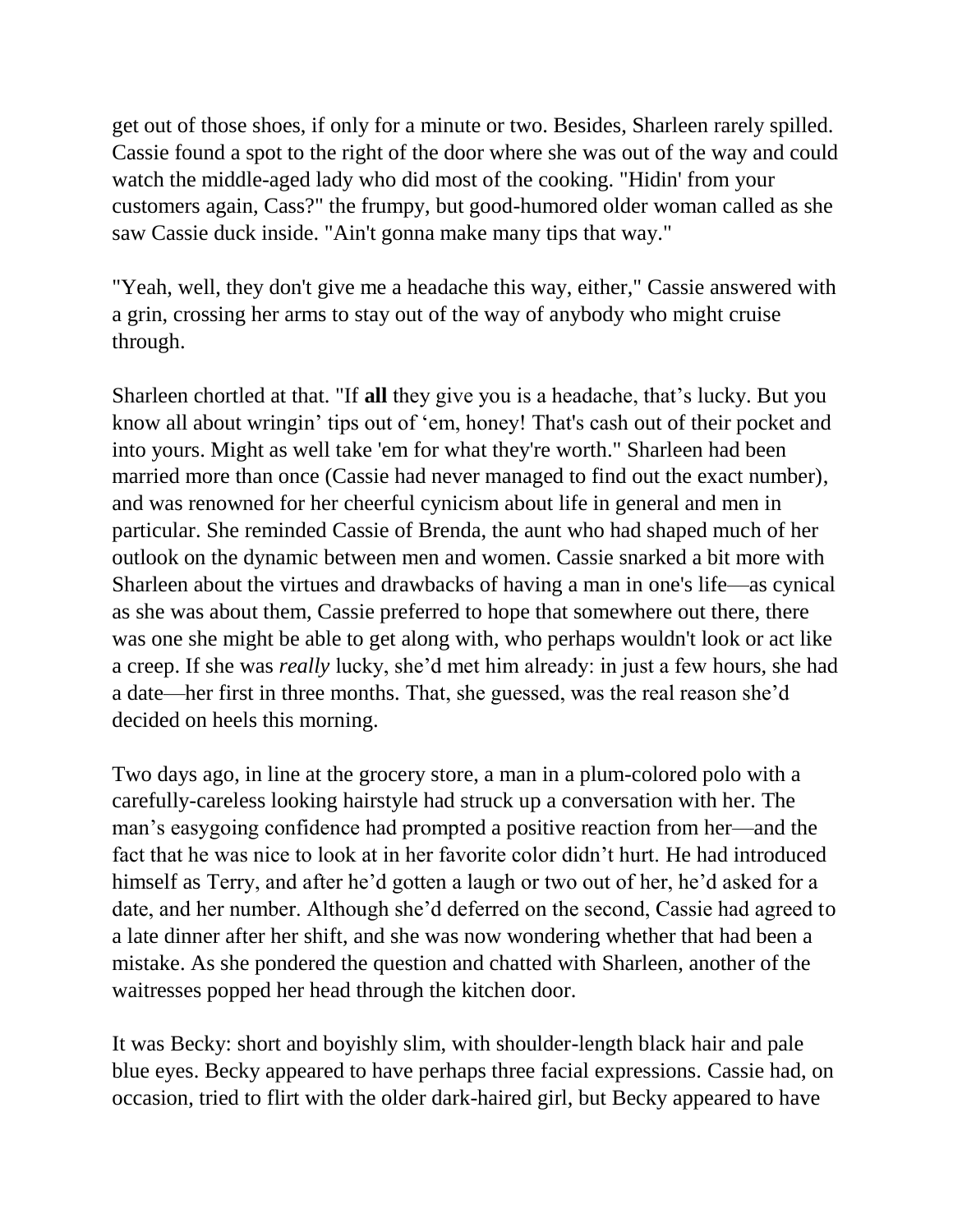no sex drive. If she did have one, she never let it out at work. Becky looked around the kitchen and her eyes fixed quickly on Cassie. "Your tables are going to be ready for drink refills in about five. Two of them are gonna need their appetizers cleared away," she said in her typical monotone before turning away. She didn't wait for a 'thank-you': she never did. Cassie sighed deeply and pulled her heels on again. She gave Sharleen a wave and left the kitchen—then let out a quiet, wordless exclamation of surprise as she found Becky still hanging around just outside the door.

"Is something going on?" Cassie asked hesitantly—Becky was usually all-business and rarely wasted time standing around, especially in the middle of a rush.

"I was about to ask you that. Everything okay? Seem a little off your game." Becky's counter (typically for her) was delivered with precious little in the way of expression or inflection, but the fact that she asked at all spoke of concern. Cassie was at a loss to guess where Becky had picked up the impression, but it wasn't wrong: she did seem curiously intuitive at times. Just two weeks ago, she'd guessed—without any verbal or body language cues that Cassie had been able to pick up on—that Sharleen had suffered some personal loss, and had enlisted Cassie's help to make sure the cook was alright. After repeated conversations, Cassie had pried the truth out of Sharleen: one of her ex-husbands that she remained on reasonably good terms with had passed. Her grief was mild, as such things went, but Sharleen still felt the loss.

Cassie had taken Becky's stand-offishness as a personal challenge, and had been trying to warm her up almost since they'd started working together. Her success had been limited, but the moments when Becky displayed an emotion, even in a muted or oblique way, served her well as gratification. More importantly, she had no wish to push away what appeared to be an attempt to connect. Cassie smiled and shook her head at Becky: "Nothing's wrong, I'm just a little keyed-up about this date I have tonight."

Becky's expression didn't change, but she answered with a curt nod of satisfaction. "Good. Glad you didn't pick up a stalker or something. Good luck tonight." Cassie had been about to chat a little more on the subject, but Becky was off to attend her tables—so Cassie left to deal with hers.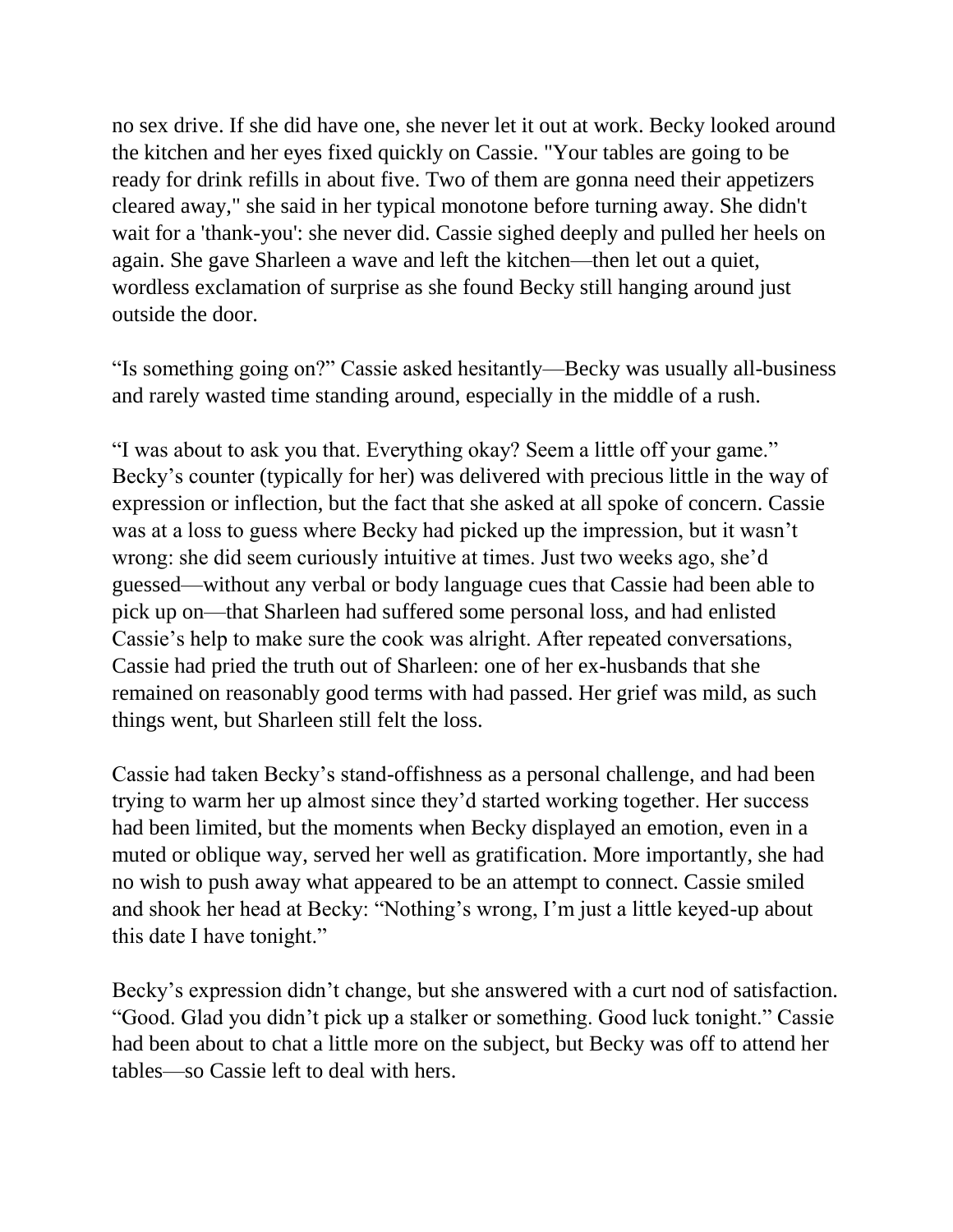Becky was a conundrum to Cassie: she never seemed to want to get too close or reveal too much about herself, but she *had* warmed up over the last two years, if only incrementally. Maybe in another ten years, she'd actually smile regularly outside of work. *Yeah, and if I'm lucky, one of these dates might pan out by then.* Although she was mostly happy with herself, Cassie *was* often lonely, and she thought a lot about how nice it would be to fall asleep next to a man she cared about. Sometimes she wondered if her standards were unrealistic. But really, they weren't spectacularly high. When she considered the various points she was looking for, she never found one she was willing to budge on. *Somewhere out there, there's got to be a decent guy I can hold a conversation with.*

Cassie was used to getting stared at, but for some reason, it was getting on her nerves today—she'd been plagued with a bunch of posers and alpha-douches who refused to believe a woman could turn them down in good faith, let alone because she actually found their behavior irritating. Their tips were all pitiful, too (thankfully, the restaurant paid well enough). The **one** decent tip came from the single table that didn't irritate the piss out of her, and **almost** made her regret her 'no dating customers' rule. Almost. The table was a couple of shy younger guys maybe not even out of high school, but somehow they'd heard about the sexy, flirty waitress here. One of them seemed especially taken with her: much as he'd tried, he couldn't keep his eyes from her bust when she bent over the table to lay out their meals, and she had felt a pinch on her backside as she'd turned away afterward. Ordinarily, that was grounds for, at the very least, a talking-to from the manager, but Cassie let it slide because they had otherwise been a breath of fresh air during her headache inducing day.

When she dropped off their check, she saw something behind the kid's eyes, but she didn't have time to wait for him to get his nerve up to make a pass at her that she was just going to have to turn down anyway. When she picked the check back up, he seemed to bite the bullet. His voice was quiet and the words came out in a rush: "Hey, I wanted to say, I'm really sorry about earlier, my friend dared me to 'cause I think you're cute. I'd really like to take you out for coffee or dinner or something sometime." Hardly the smoothest line she'd ever heard, but his admiration was honest.

"I don't date customers, sweetheart, sorry," was the only answer she could give. *Also, you look about four years too young for me,* she added silently.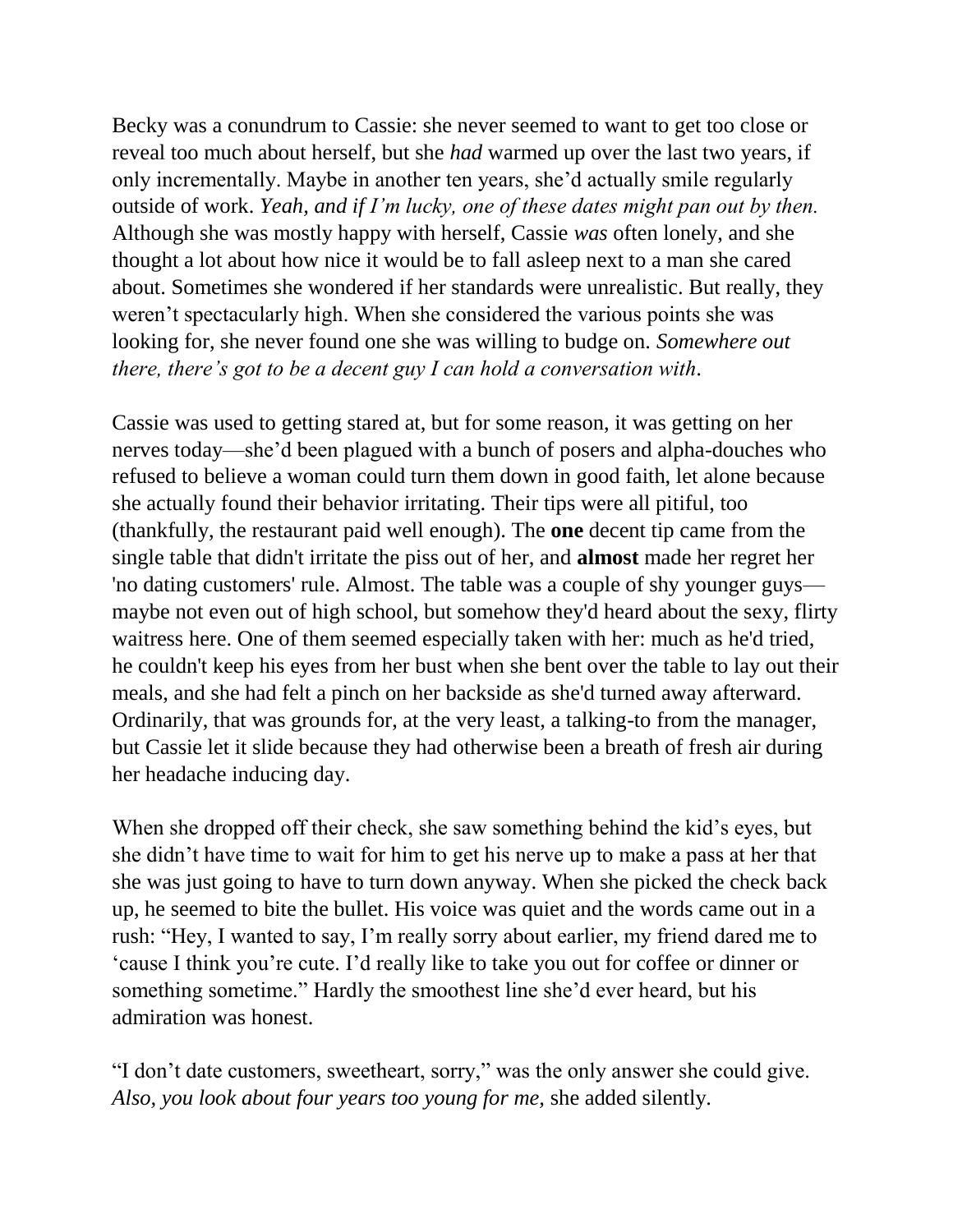At the end of the day, she headed to the break room to gather her things, especially to check her messages. She noticed a voicemail—*that* was unusual. She listened right away, and as the recorded words in the familiar voice of her twin brother played back through the earpiece, her heart began to pound a frantic, runaway drumbeat.

*"Ah, Cass, it's me. It's, um, about eight, and… Jeez, I don't know how to say this. Clive got out. I don't know what got into him, but I was just going out onto the back porch and he ran out the door. Just bolted like his ass was on fire. I'm gonna look around the neighborhood, maybe I can find him. Call me soon as you get this."*

Cassie swallowed hard. She felt lightheaded, unreal. Tears were already welling in her eyes and Cassie blinked them away with an act of will. Things to do, no time to get weepy. She dialed Josh's cell and got the situation report. He'd made several rounds through the neighborhood, but Clive was still at large. Cassie took a few deep breaths and thought through the problem. "Okay. Okay… I'm coming home. I need you to make up some posters. Use the desktop in my room: you should be able to find a recent picture where he's well-lit, then use the word processor to build up a poster we can paste around the neighborhood. Um…" *Shit. How many do I need?* "Print up… Uh, about twenty at a time in color until the printer starts to run out of ink. I'll be home in five." She ended the call and turned with a start.

Becky was there, standing in the breakroom door, her wide-eyed gaze focused directly on Cassie, one hand gripping the door frame. Her expression was carefully controlled, as always, but she was obviously perturbed. "Guessing you're not going on that date," she said quietly.

Cassie shook her head, stuffing her phone back in her purse. "My cat got out, I've got to go find him." She allowed herself a sheepish smile. "He's been with me longer than a lot of boyfriends. Since sophomore year of high school." She felt a tear roll down her cheek at that memory—the shame and trauma of what most people would probably term petty high school bullshit. And it was, but at the time, it felt like her whole world was ending. Her mother had managed to talk her through it—one of the few things Cassie was genuinely grateful to her mother for—but she'd still been in a funk for weeks. Then her older brother had told her: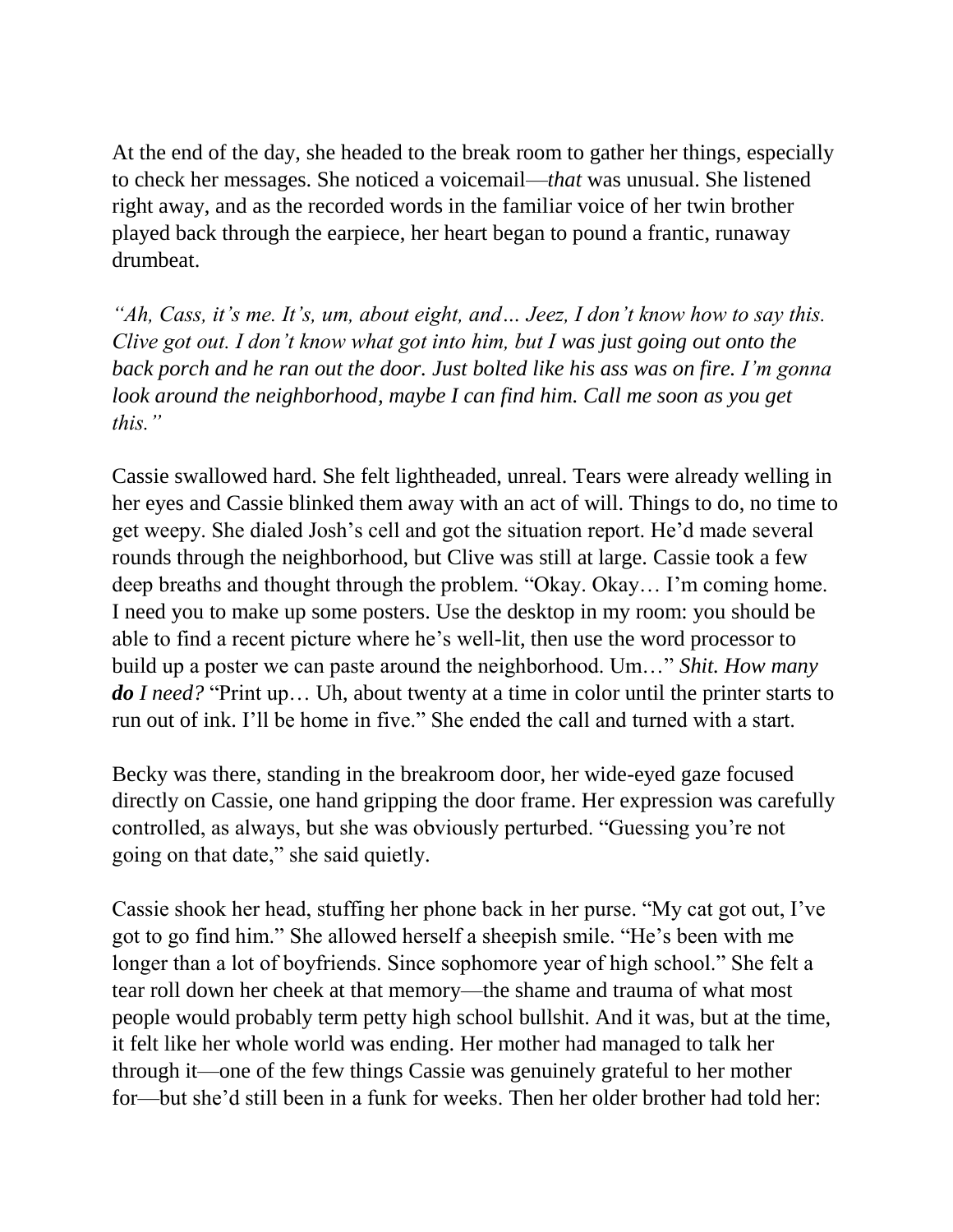his girlfriend's cat had a litter of kittens. Ever since then, Clive had been with her. Another tear. Dammit. She wiped the errant droplet away and shouldered her purse. "He's a little bastard sometimes, but I need to find him."

"I'll come with you. I can help."

Cassie was aware that Becky liked her as much as she seemed to like anybody, but this was an unexpected offer. She didn't have time to consider it: besides, she could use all the help she could get. Cassie nodded an assent, and they were out the door.

"Are you going to reschedule your date?" Becky asked in the car as Cassie sped home.

Cassie shook her head. "Can't. No phone numbers. Didn't want him to bug me if it went bad," she said with a roll of her eyes at her own paranoia. But it had saved her a lot of grief over the years. Still, it would have been nice to give Terry another chance. He deserved better than to think he'd been stood up for no reason. Probably. Maybe they'd be able to find Clive fast and she could still make it to the restaurant only a little late. Cassie sighed: she couldn't count on that.

They spoke little more on the drive: Cassie was busy concentrating on the cars around and in front of her, jockeying for position, trying to get home without wasting a single second. And Becky wasn't inclined toward idle chatter. Moreover, it looked like she was bracing herself in case of a wrong turn or a collision. She made no comment, though. That was good: Cassie would only have to ignore it.

When Cassie pulled the car up in front of her house, she brought it roughly to a stop and climbed out right away, making straight for the front door without waiting for Becky. She heard her friend—if that was the right word—ask where Clive had escaped from, and Cassie paused just long enough to indicate the back of the house before hopping up the front steps and ducking inside.

The living room was a mess—a consequence of her brother's visit, though she couldn't really turn Josh down. He was her twin, after all, and while Cassie had never gotten along with her mother, she'd never been the 'rebellious child'. That role was something Josh had fallen into. Their mother had tried to push him toward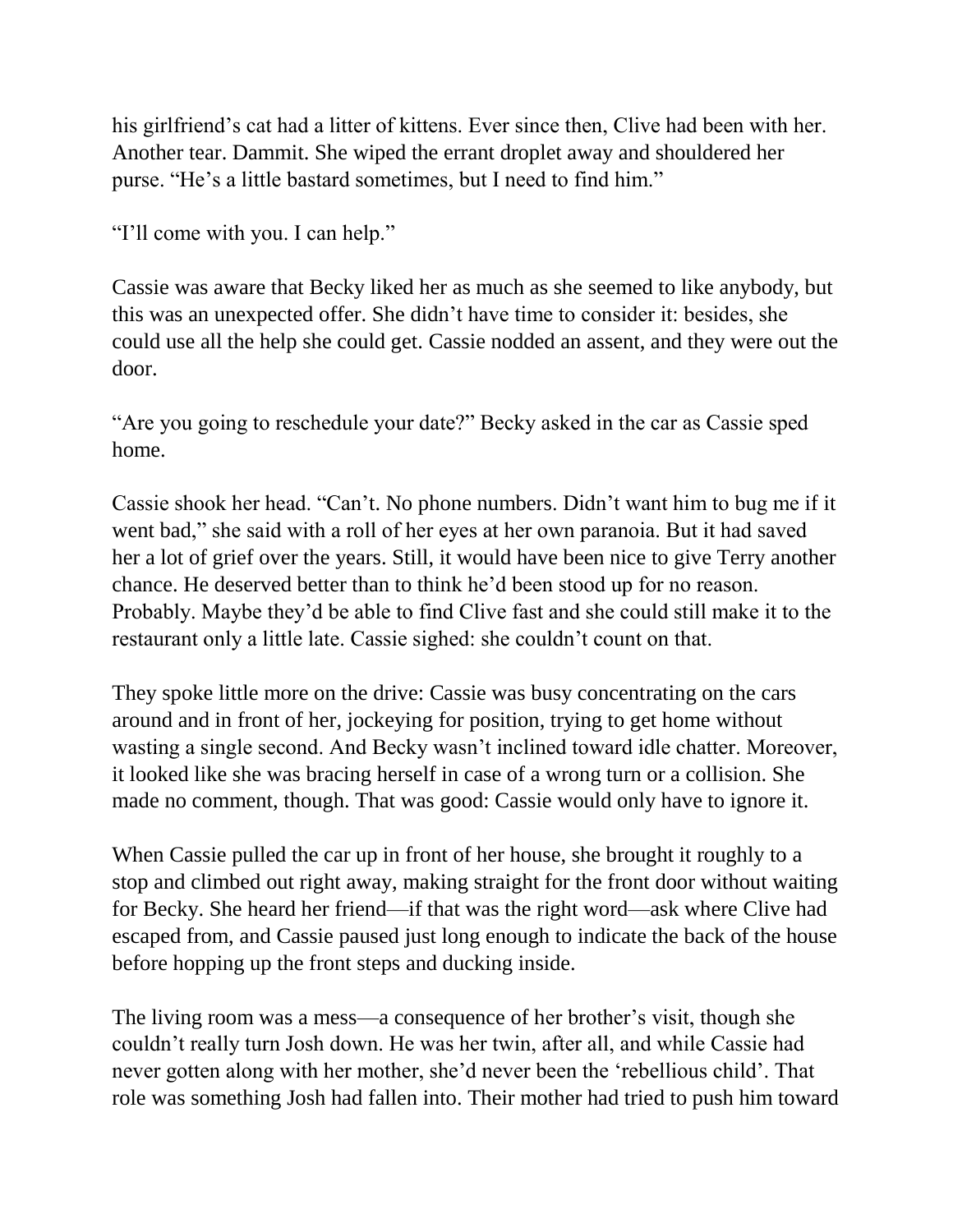intellectual pursuits like… Well, pretty much all the other kids. Dan, the oldest, could do anything he pleased, little Ken (though he was an adult now, just like all of them) was the brain out of the four of them. And then there were the twins: Cassie and Josh. They were all active children growing up, and most of them had maintained a healthy attachment to sports (at least until high school was over with), but when you got down to it, they were all readers and thinkers and dreamers to various degrees: except for Josh. Sports—and other games—were really all he cared about.

The thing was, Josh didn't have a whole lot in the way of motivation. Whereas most high schoolers would aim to get picked up by a good college, and from there try to be drafted by a professional team, Josh just wanted to play. He could barely motivate himself to hold down a job. All the other Baird kids had moved away from home long ago: Dan had a job in Spokane, Ken was out in Seattle working for a data-management company. Cassie, of course, had moved to Graycliff when Uncle Charlie had left her his house. But Josh had just stayed home, even though he had every reason to want to leave.

His visit had been mostly an attempt to get away from their parents, and Cassie was keenly aware that he might try to make the visit a permanent one. She had no objection to a social call—indeed, she felt she couldn't refuse her twin brother much of anything—but she had devoted a lot of time to thinking about how she might resolve his various issues Or, failing that, at least convince him to go back home and be her parents' problem instead of hers.

But that was the last thing on her mind right now. She climbed the steps to the second floor in a rush and burst into her bedroom, where Josh sat at her computer. But the printer wasn't running, and he didn't appear to be doing anything. "Where's the first run?" she asked as she approached, and Josh turned to look at her, a wide-eyed expression of befuddlement on his face.

Joshua Baird, like all her brothers, was on the tall side, and red-headed, though Cassie seemed to have gotten the recessive gene there: most of them took after their mother, with auburn locks that could look brown or reddish depending on the light. Only Cassie had ended up with their father's coppery ginger. She glanced at the screen and saw what looked like a half-completed word processor document. Josh had managed to figure out how to change the font size and had typed 'LOST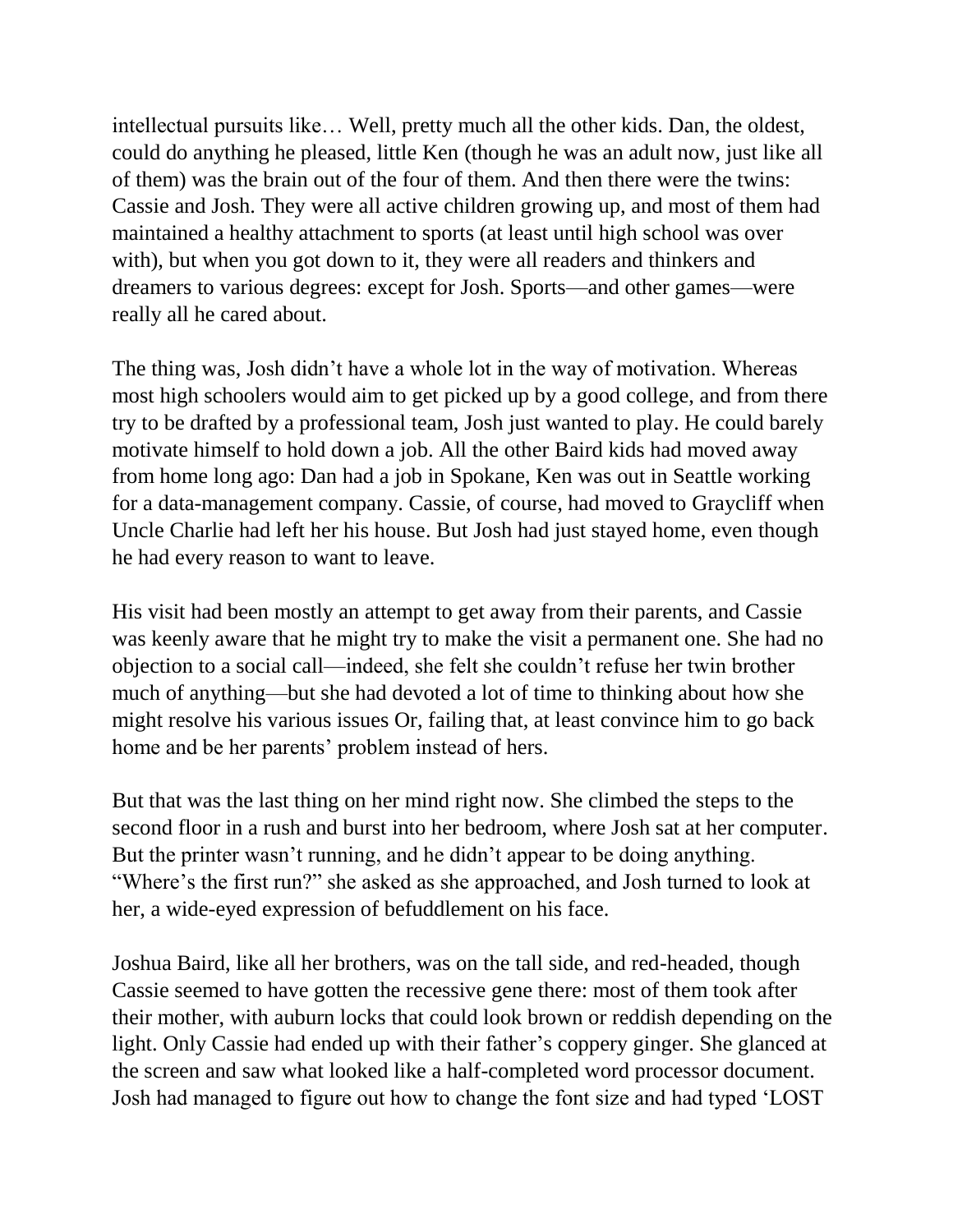CAT' in large caps, and then had at least put her contact info down, though there was practically no formatting: all the text was the same size and so wouldn't fit on a single page. Then the big problem: there was no picture.

Josh gestured vaguely at the monitor. "I couldn't figure out how to put a picture on there, did you want to print one off and paste it on afterward?" Cassie clenched her fists and made an exasperated noise, jerking a thumb to the side. *Get out of the chair.* Josh did, and he kept talking at her as she seized the seat and scooted up to the keyboard. The frustrating thing was, she *knew* he could do this. It wasn't his favorite thing, but Josh wasn't stupid: none of them were. He just didn't have any motivation to learn about things that didn't interest him. Cassie silenced her brother's chatter with a curt announcement that she needed to concentrate. She was probably a little more rude than she needed to be, but the worst he was going to do was pout.

She spent a precious few minutes finding a solid picture to import and cleaning up the rest of the poster, comforting herself with the knowledge that Clive had probably found a hiding spot, and if he had, he wasn't likely to leave it for a delay of a few minutes. She went over the poster one more time, then began printing. When she stood, Cassie made it clear to Josh *exactly* what he needed to do to print more of the posters, and he nodded, abashed. Fortunately, it was a simple task.

With a sigh, she headed back downstairs. It sounded like Becky had meant to head to the back yard, so that was where Cassie went as well, grabbing a can of wet food and a couple of Clive's favorite toys as bait on the way. She found her dark-haired friend standing by a lilac bush near the tall wooden fence. "This is where he went through," Becky said as she saw Cassie approaching. "Probably a broken slat or a hole under the fence in there somewhere."

Cassie fixed her friend with a suspicious look. "How do you know he went through here?" She hadn't even gotten that in the story from Josh.

Becky shrugged. "Should we start looking?" Since all the explanation she seemed to be willing to give was none, and there was no time to argue about it, Cassie agreed. They rounded the block, and while Cassie was looking for spots where Clive might have run through, Becky didn't appear to be looking at *anything*. When Cassie made a suggestion, she simply replied "Not here," and kept walking.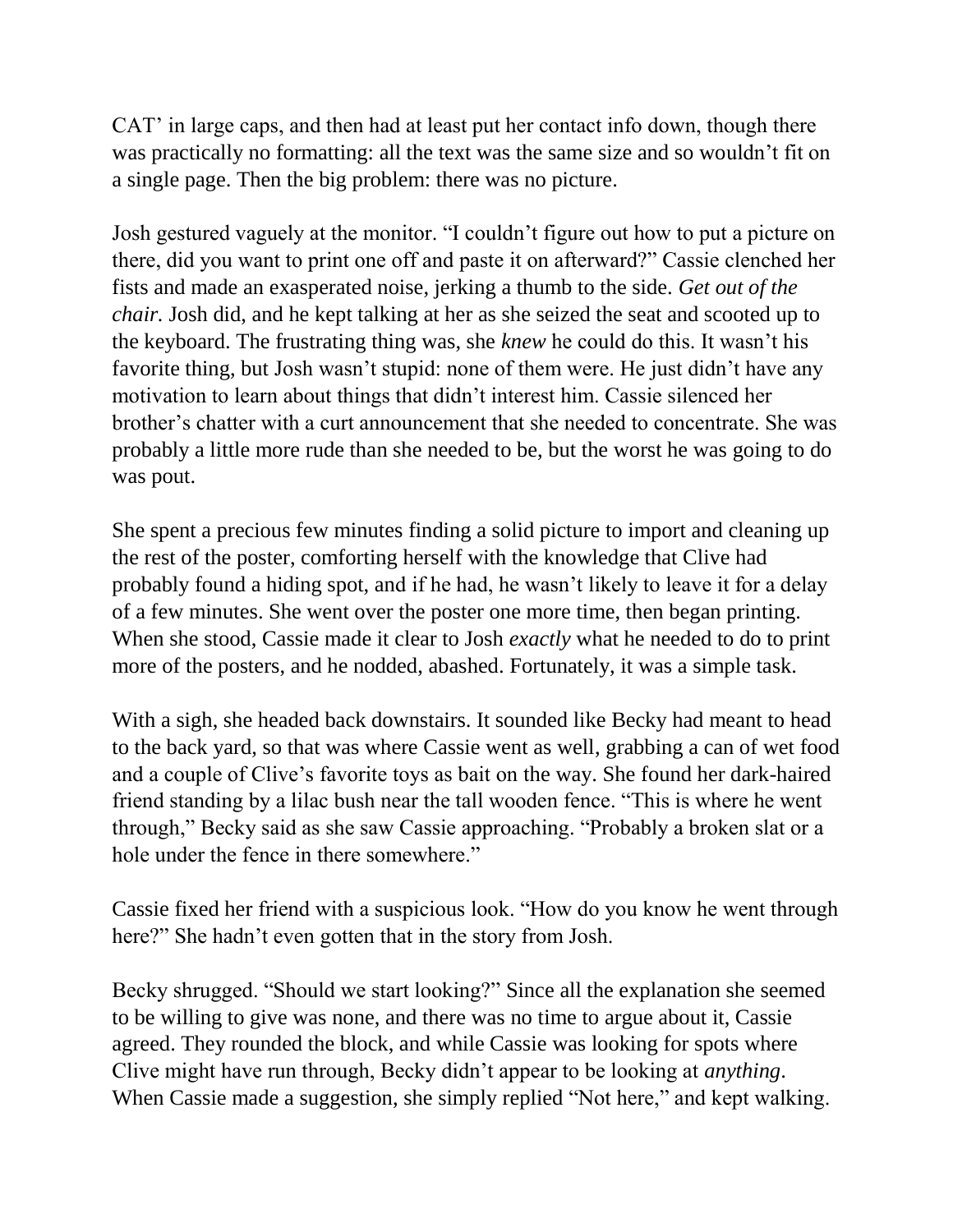Suddenly, she stopped, swept her head slowly from one side to the other, and changed direction, crossing the street. Cassie followed, baffled.

They would walk for a while, pause, change direction, cut through an alley, all without a word. Repeatedly, Cassie asked how Becky knew which way to go, and got no answer. If she was lucky, Becky might shoot back "I know he went this way," but never did she explain *how* she knew. But Cassie had no better ideas, so she followed. What else could she do? If nothing else, at least Josh was back home, printing up her posters. Hopefully.

Finally, they rounded a single block a couple times and Becky ducked down the alleyway, keenly looking for whatever clue it was she was following. Something was odd about her breathing, but Cassie was too distracted and upset to put her finger on it. As they walked at a quick pace down the alley, Becky slowed near a split-level house with a large porch protruding from the back door, the support struts shrouded behind a trellis. Becky stared at the house for a minute or so, then pointed. "He's under there."

Cassie scowled at her. "Are you a pet psychic or something?" she snarked, and Becky pointed again.

"Look. There's a hole there—that's probably where he went through. And you can just see him crouching over there, near the corner."

Cassie looked, leaning against the chain-link fence. There was a roundish shadow, and she could make out a pattern of stripes. Her heart beat a little faster. Without waiting another moment, she opened the gate and stepped into the stranger's backyard. She vaguely hoped there was no dog around, but if there was, Clive probably wouldn't have chosen this for a hiding spot. She crouched near the hole and dangled a catnip mouse inside. "Clive? C'mere, baby, come on!" He had straightened into a sitting posture, but moved no closer to her. "Come on, sweetie, come get the mousie!" No luck. Time for the big guns. She pulled out the can of wet cat food and opened the top. *That* did the trick. He edged toward her hesitantly, extending his neck to sniff at what was in the can—but he recognized what it was, and the sound of it opening, and that did just what Cassie had hoped. It took several minutes, and quite a bit more coaxing, but finally, she got him out from under the porch, pulling the big tom-cat into her arms and holding the can for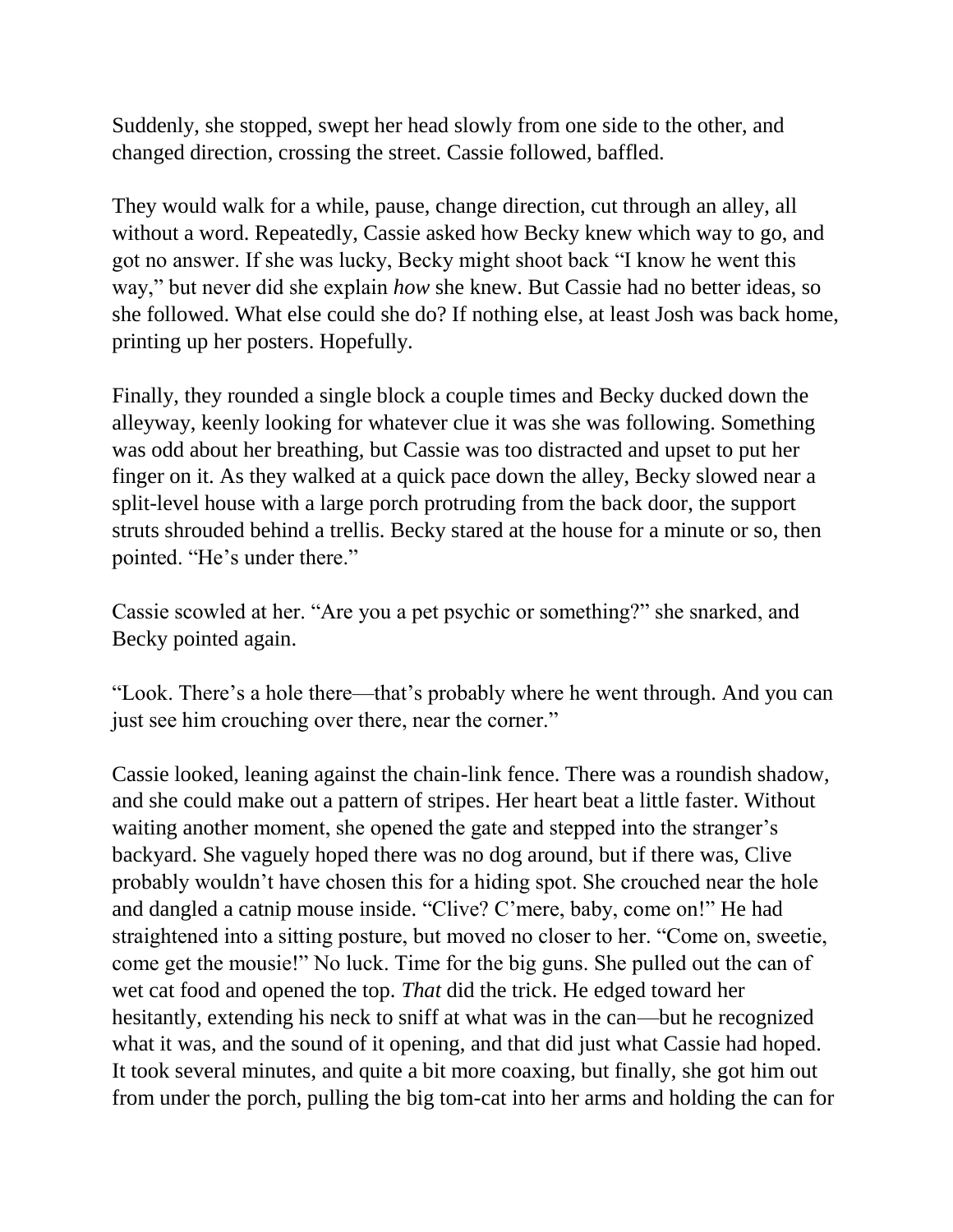him as he began to eat. Cassie laughed as she found tears running down her cheeks. Still holding both Clive and the can of food she stood and looked about. Inside the sliding glass door, there stood an older gentleman in khakis and flannel: he wore a warm smile and gave her a wave. Cassie nodded, and she made a note to remember the address and come back later. No time to chat now: she scurried out of the yard, careful to close the gate behind her. She exchanged an awkward half-wave with the man as she got back on her way, and looked around to find Becky, but without success. Clive squirmed a little as she cast about, calling for her friend, but there was no answer.

Cassie sighed, and began to get herself and Clive home as quickly as she could manage. Although he wasn't exactly comfortable, Clive seemed to be pacified by the food, and struggled only a little as she walked home with him in her arms. She breathed a sigh of relief once the house was in sight, and again once she had him safely inside. "If you hadn't worried me so bad, you'd be in for a real scolding, mister," she said with a shake of her head, leaving him on the floor of the kitchen to finish the can of wet food.

After he finished eating—which didn't take long, most of the work had been done on the walk home—Clive got back down to his usual business of watching her geckos. Cassie climbed the steps and let Josh know he could quit printing. It was a delicate job soothing his ego, but she managed it: they had always cut each other a little more slack than the rest of the family. Once she knew Josh wasn't going to spend the rest of the night pouting, she asked after Becky.

## "Who?"

"My friend, she came home with me to help look for Clive. I guess she never came inside when we first got here. I wouldn't have found him without her, though. She vanished after she showed me where he was, I thought she'd headed back here." Josh shrugged and claimed to know nothing. "I was really hoping to thank her," Cassie muttered as she headed back downstairs.

The time, when she checked it, was much too late to head to the restaurant she'd agreed to meet Terry at: nearly an hour after their agreed-upon meeting time. That was a bit of a shame. She ducked into the kitchen and started fixing up a quick dinner. Josh probably hadn't eaten, either. As she heated up the stove and began to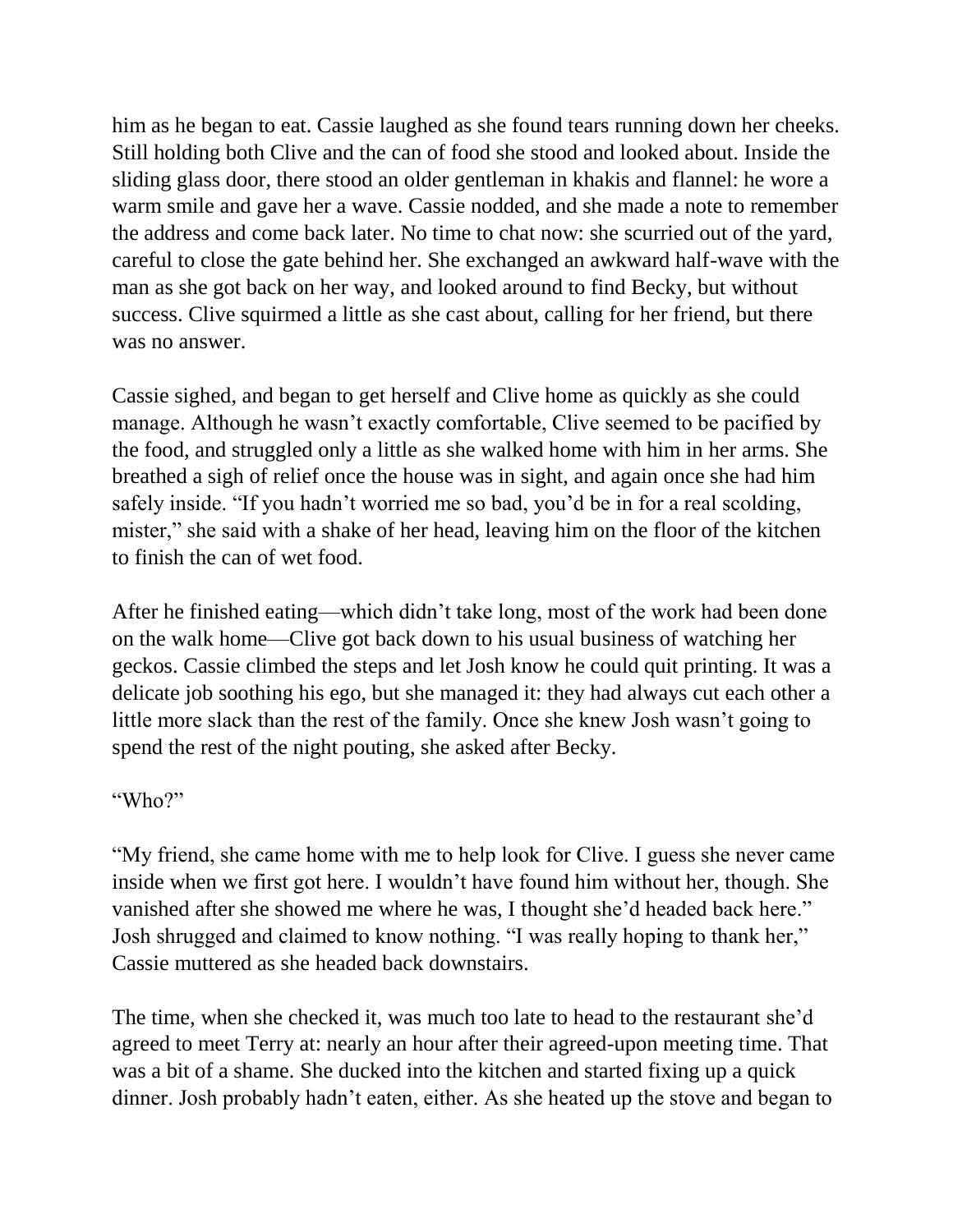pull out some vegetables and meat for a quick stew, she noticed movement out of the corner of her eye—it was in the back yard.

She stepped over to the window and peered out: it wasn't just any motion, it was the lilac bush. Was something coming through from the other side of the fence? If that was the case, it looked like it would have to be a big something. Cautiously, she stepped out the back door, looking for something to use as a weapon to scare away whatever the intruder was. It was coming out from around the bush pretty quick, and Cassie couldn't even find a respectable stick to scare it with. Fortunately, it was no intruder. Cassie sighed: it had been *Becky* back there, of all things. "Think I found a rock to wedge in there," she said, casual as you please. Her work uniform was dirty and ripped, her hair full of sticks and leaves, but Becky herself seemed completely unperturbed.

Cassie shook her head and brushed back her hair. "Ahh, thanks. For closing the gap, and for finding Clive. It really means a lot to me."

Becky looked away, an expression of vague discomfort on her face, and folded her arms. When she met Cassie's eyes again, it was with an expression that approached smiling without actually reaching it: a certain softening around her eyes and mouth. "You're welcome," she answered in a quiet, almost shy, voice. After a deep breath, she seemed to come back to herself, her voice returning to her usual standard monotone. "I should really get going," she said.

Cassie asked—*begged*—her to stay for dinner, it was the least she could offer in thanks, but Becky insisted on heading out. "Don't worry about giving me a ride, I use public transportation pretty often, so it's no problem."

With nothing else she could do, Cassie threw her arms around Becky and felt the brunette tense up as she gave an affectionate squeeze of gratitude. "Well, thanks again," Cassie said, pulling away quickly and giving Becky a smile. "I couldn't have done it without you. I raised him from a kitten, so I really would have missed him if something happened. Ah, if you need anything, let me know, I'd be happy to do whatever I can to pay you back."

Becky folded her arms, her eyes sliding from one side to the other in a nervous little dance. At Cassie's offer, she looked thoughtful for a moment, then shook her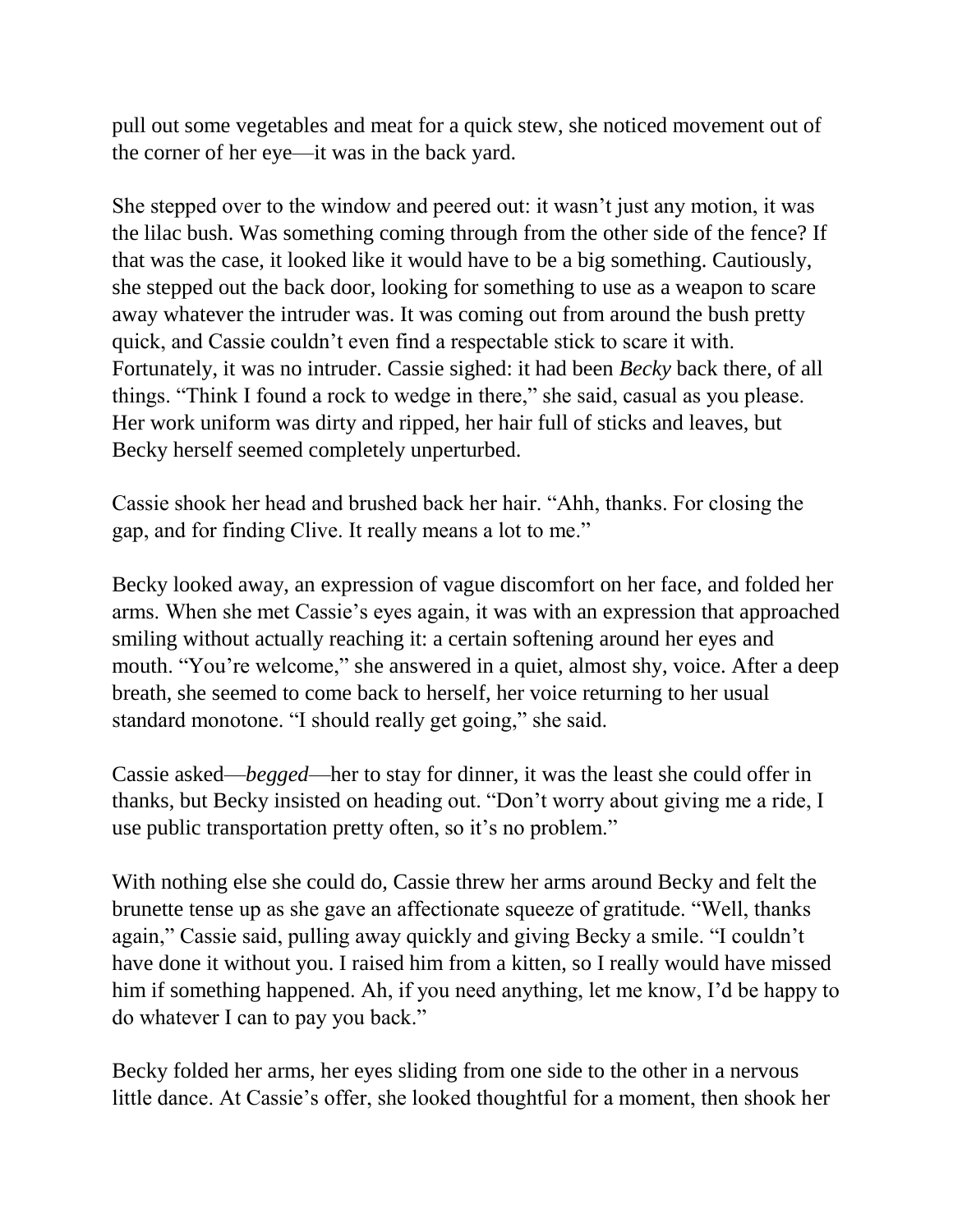head. "No, nothing I can think of," she answered in a quiet, timid voice. "I should really get going." But before she did, she made Cassie's night one last time: she *smiled*—for real, this time. It was fleeting, gone almost as soon as Cassie recognized what was happening, but it was a true-blue smile: it even reached her eyes. Without another word, she was gone, leaving Cassie to ponder the whole curious evening. Becky was a pretty girl, Cassie thought, but when she smiled, the brunette got a whole order of magnitude more attractive. As she ducked back into the house to get dinner back on track, Cassie reflected that she would like to see her co-worker—her *friend*—smile more frequently. But Becky wasn't the sort to respond to a simple verbal prompt. So, she'd just have to do things that would put her in a smiling mood. That seemed like it would be an uphill battle, but worth it. Especially now that she knew it could be done.

The next time Cassie worked with her, she spent a lot of time tending to Becky's tables when her own section slowed: refilling drinks, bringing bread, clearing plates—the minor stuff that could be a drain on your time and attention if you had other things to deal with. Becky wasn't lax, but her section did end up busier, and Cassie was glad to lend a hand: the jobs would have gotten done, but they got done a little quicker with Cassie helping out.

"It's so sweet of you to help out that dark-haired girl," an older lady at one of the tables said. "Seems like she's pretty busy tonight."

"She's my friend," Cassie answered brightly. "Just be sure you give her an extranice tip, okay? She's working hard tonight."

She should have expected it, but she was startled when Becky stopped her outside the break room when she headed back a little over halfway through her shift. "What's going on?" Becky asked. "You're not angling for part of my tips, are you?" The faint tone of suspicious confusion said she knew that wasn't the case.

Cassie shook her head and told Becky the same thing she'd said to the old matron: "It's just the kind of thing friends do. Is that okay? I don't want to show you up."

Becky's expression slipped back to her usual neutral, though her brows furrowed slightly as she processed the question. "It's okay." After another moment's